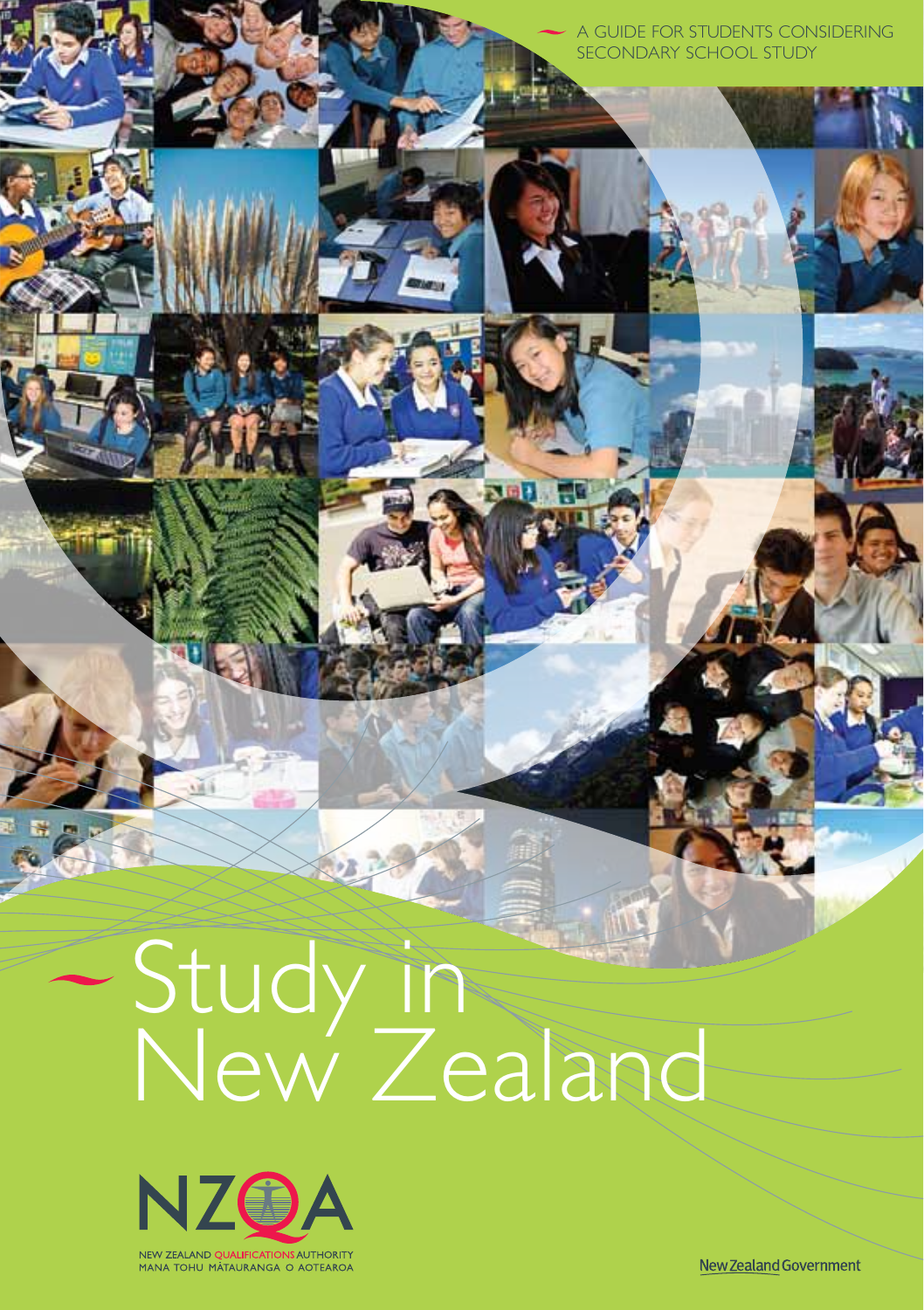# Coming to study in New Zealand



See: www.nzqa.govt.nz/studying-in-new-zealand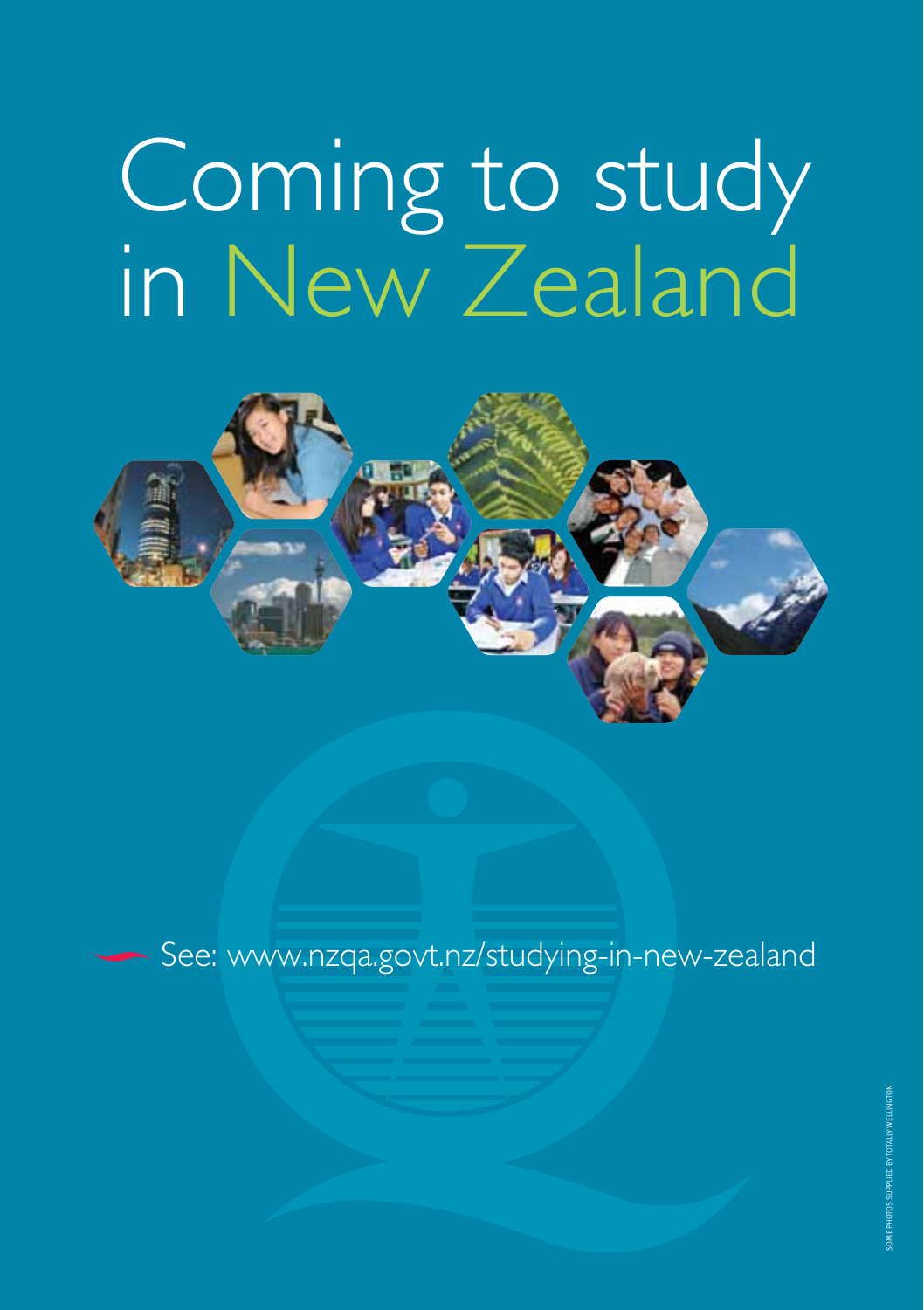## • New Zealand offers an excellent choice

of schooling at the secondary level. You will be taught in an English-speaking environment, sharing classes with New Zealanders and other international students, and encouraged to participate in all areas of learning.

You can trust that a New Zealand education will give you the skills and knowledge you need for both your future career and life in the world today.

Secondary study usually lasts five years from when a student is aged 13 to 17 years. Most secondary schools in New Zealand are government schools, and teach a national curriculum.

New Zealand's secondary schools offer nationally and internationally recognised qualifications. All national secondary qualifications are monitored and checked by government and education agencies.

New Zealand's education system is considered world class. The Organisation for Economic Cooperation and Development (OECD) compares the educational performance of teenagers in over 70 countries through their Programme for International Student Assessment (PISA). New Zealand consistently ranks among the top countries in the world in these assessments.

## National Certificates of Educational Achievement (NCEA)

The National Certificates of Educational Achievement (NCEA) are the main qualification for secondary school students in New Zealand. You can be confident that you can use NCEA towards future study either in New Zealand or another country.

NCEA is awarded at three levels; 1, 2 and 3. Students usually gain NCEA level 1 in year 11 (aged 15), level 2 in year 12 (aged 16) and level 3 in year 13 (aged 17).

NCEA is a very flexible qualification and can be personalised according to each student's ability and interests. You may study one or more subjects at a higher level if you are very good at that subject(s). For example, if you are studying at Level 2 but are very good at Mathematics, you can study Mathematics at Level 3.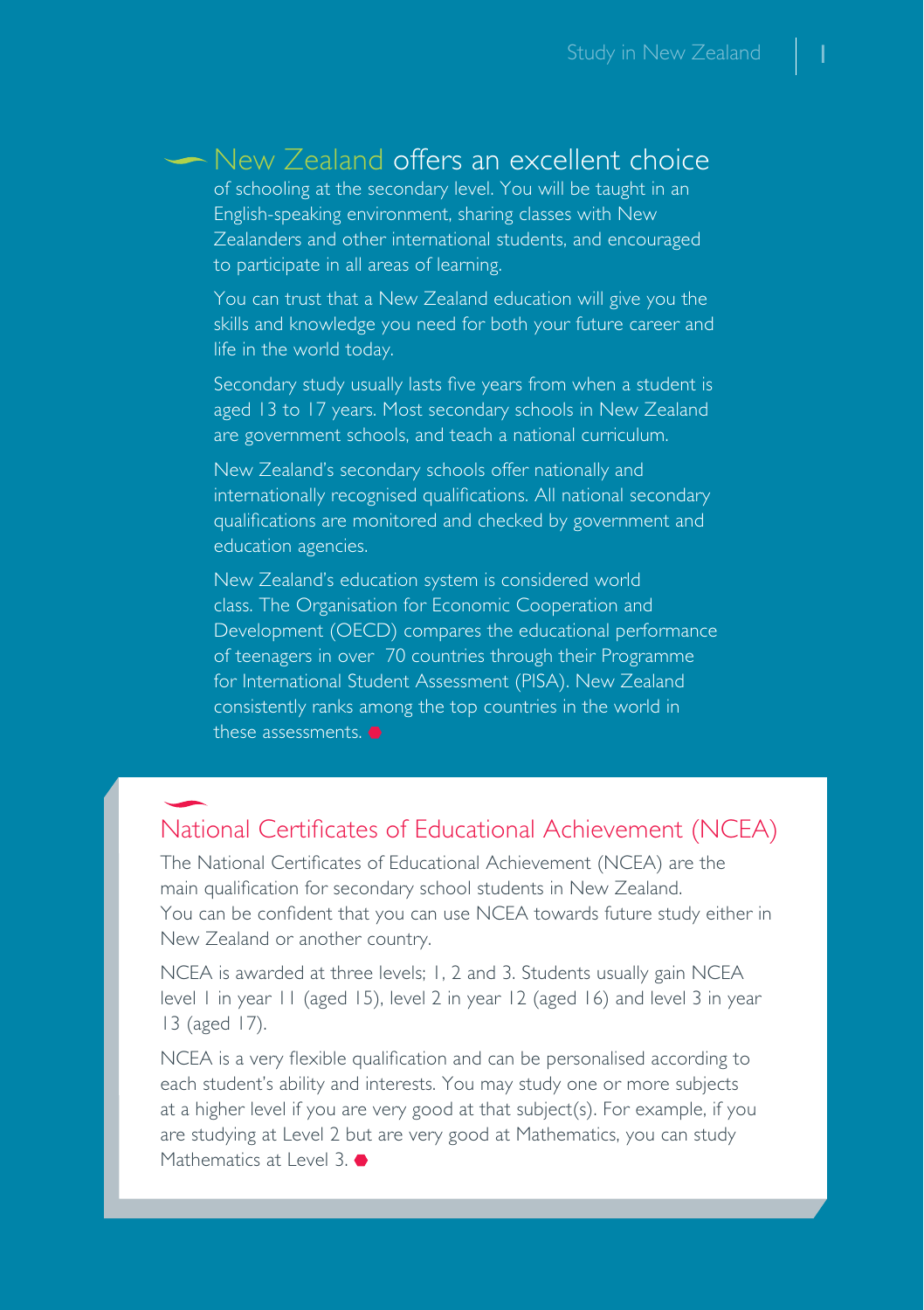





## NCEA offers many subjects to suit you

Each year, you can choose from a wide range of over 40 subjects, depending on what is offered at your school. In year 11, you will probably take a broad range of subjects which might include English, Mathematics and Science and two or three other subjects. In years 12 and 13 you will start thinking about what areas you need to focus on for your future study or career.

If you have a particular career in mind, you can start to match subjects to suit your future career choice. Find out which subjects you will need from your school or the university, polytechnic, institute of technology or private training establishment (higher education providers) where you intend to study.

NCEA allows schools to develop learning courses to suit students' needs and then assess what they know against standards (the skills and knowledge that you are expected to know). Most courses will be tested, or assessed, with a mixture of internal assessment (work that is set and marked by individual schools), and with external assessment – end-of-year external examinations that are set and marked by The New Zealand Qualifications Authority (NZQA). NZQA checks that assessment is fair across all secondary schools in New Zealand.





## Biolo

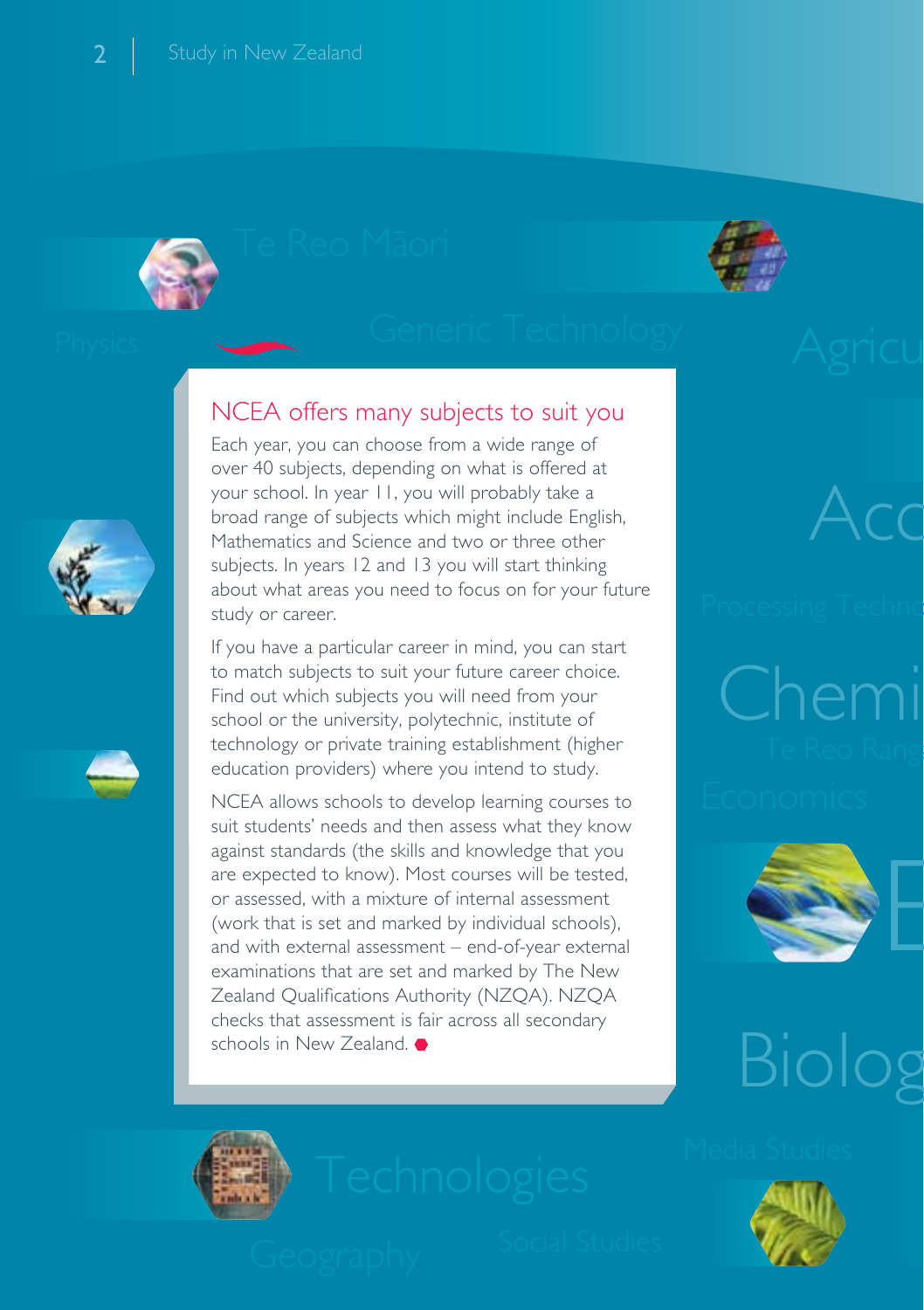# ounting

 $\overline{y}$ 



## NCEA recognises excellence

Students are recognised for high achievement at each level by gaining NCEA with Merit or NCEA with Excellence. High achievement in an individual course is also recognised with Merit or Excellence grades.

Merit and Excellence grades will help you gain entry into a university course and are viewed positively by employers.



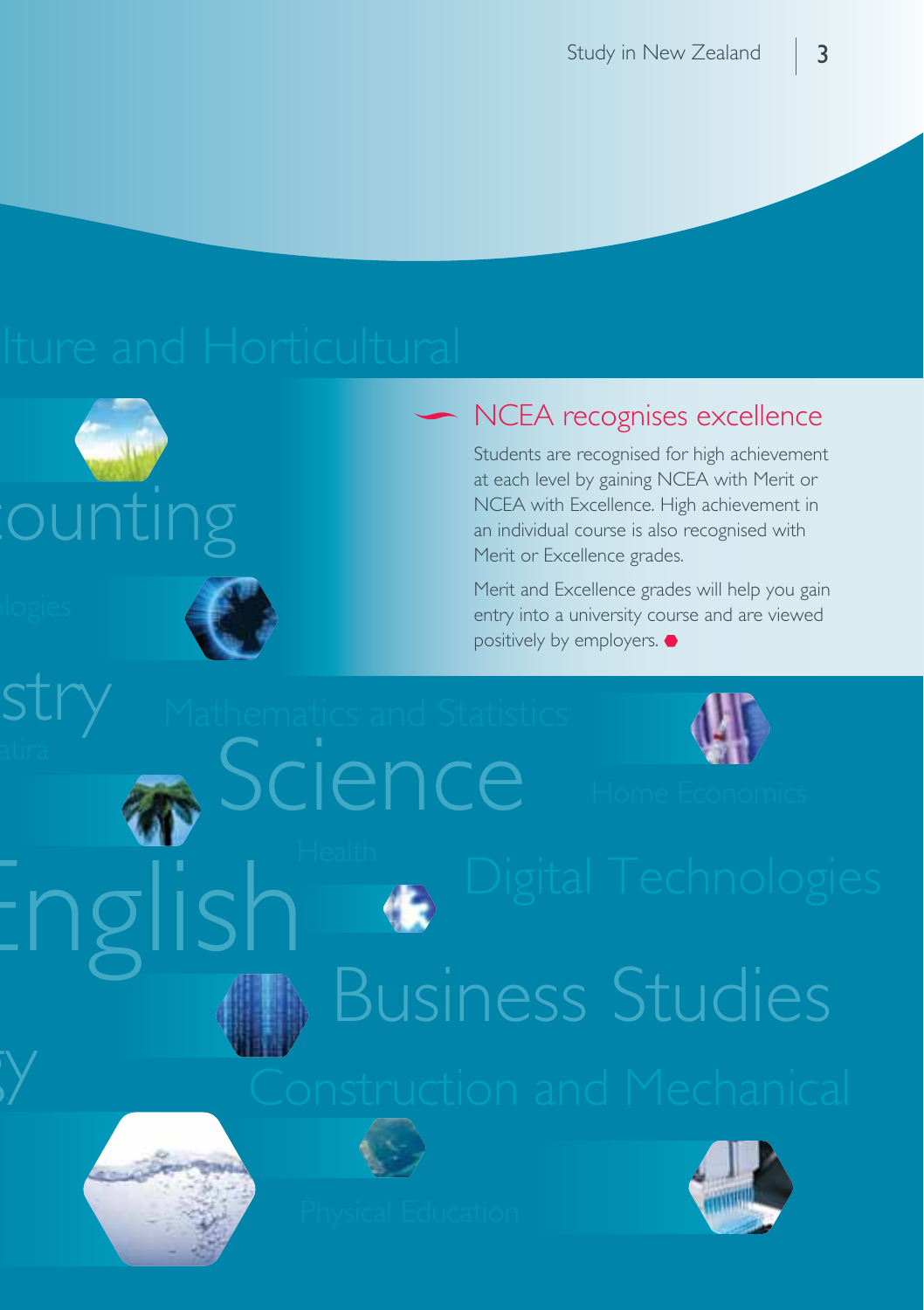

By taking certain subjects, students can achieve University Entrance (UE). UE is usually the minimum requirement for entry to university. Most universities want to see a lot of Merit and Excellence grades in your results. These will improve your chances of gaining entry into your chosen university course.

The very best students are encouraged to do the end-of-year New Zealand Scholarship examinations. The material is the same as NCEA level 3, but the standard of performance required is much higher.

New Zealand Scholarship requires students to demonstrate high-level critical thinking within complex situations and is well regarded both within New Zealand and internationally.

## Using NCEA after leaving school

You need to ensure the subjects you study for NCEA are appropriate for entry into university and other higher education providers both in New Zealand and in other countries. Your teachers can help you with subject choices. For further information see: www.nzqa.govt.nz/ncea

NCEA is a national school-leaver qualification and well recognised overseas. It is well regarded by employers and used for selection by universities, both in New Zealand and other countries. Independent research has shown that if you do well in NCEA, you are likely to do well in your first year at university.

Prestigious universities, like Oxford University in the United Kingdom and Harvard University in the United States of America accept applications from students with New Zealand's University Entrance certificate and NCEA level 3 endorsed with Excellence.

New Zealand also has equivalency arrangements with Thailand and Germany, which means they accept students with NCEA qualifications. Students with NCEA Level 3 have gained access to universities around the world.

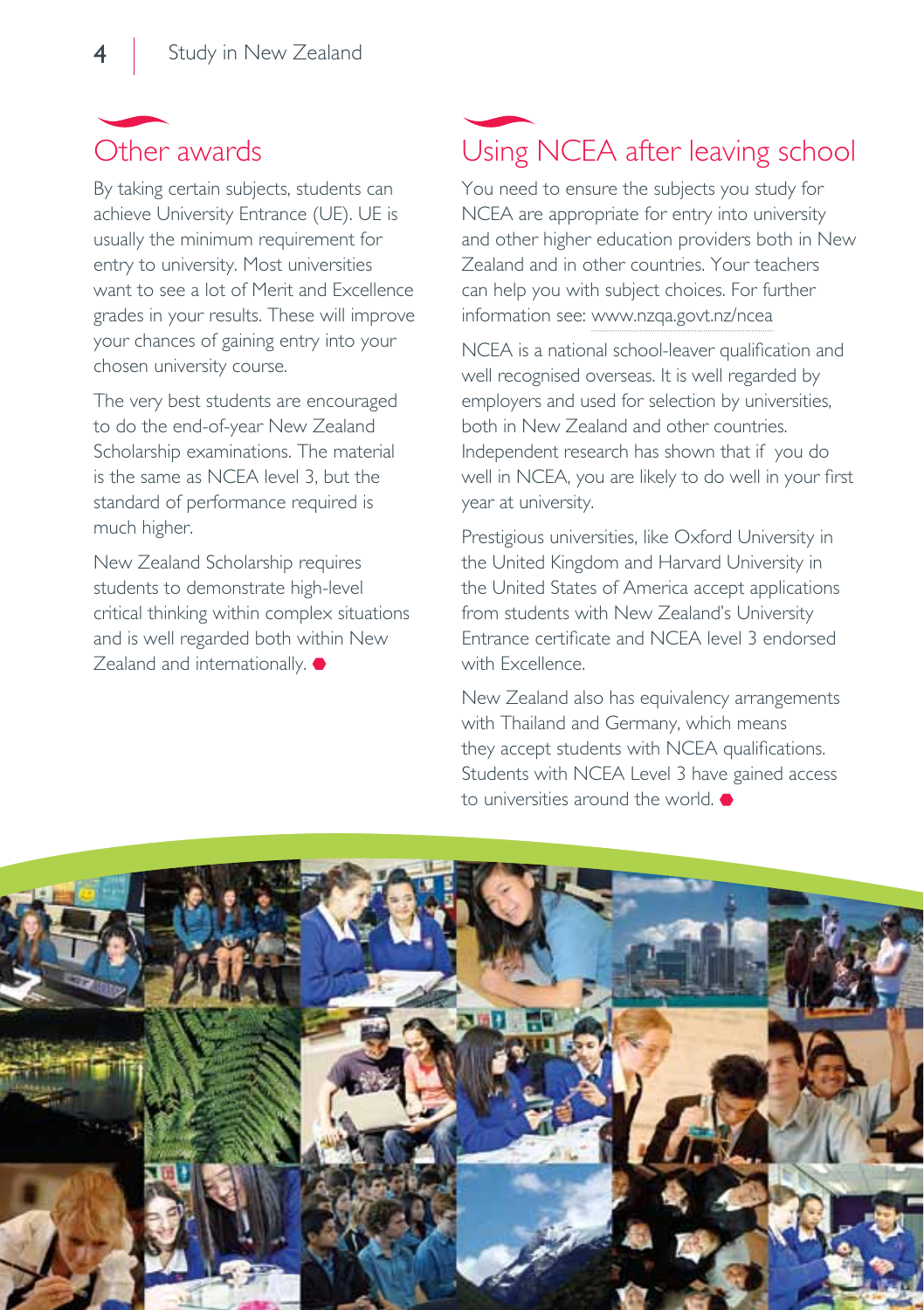## Getting your results

NZQA administers NCEA and holds a database of all results. You can access your results via the NZQA website and request printed copies.  $\bullet$ 

## Support for English language learners

Students who come from non-English speaking backgrounds are supported in schools. ESOL (English for Speakers of Other Languages) programmes build on the students' language skills and provide a bridge, enabling students to participate in New Zealand schools.  $\bullet$